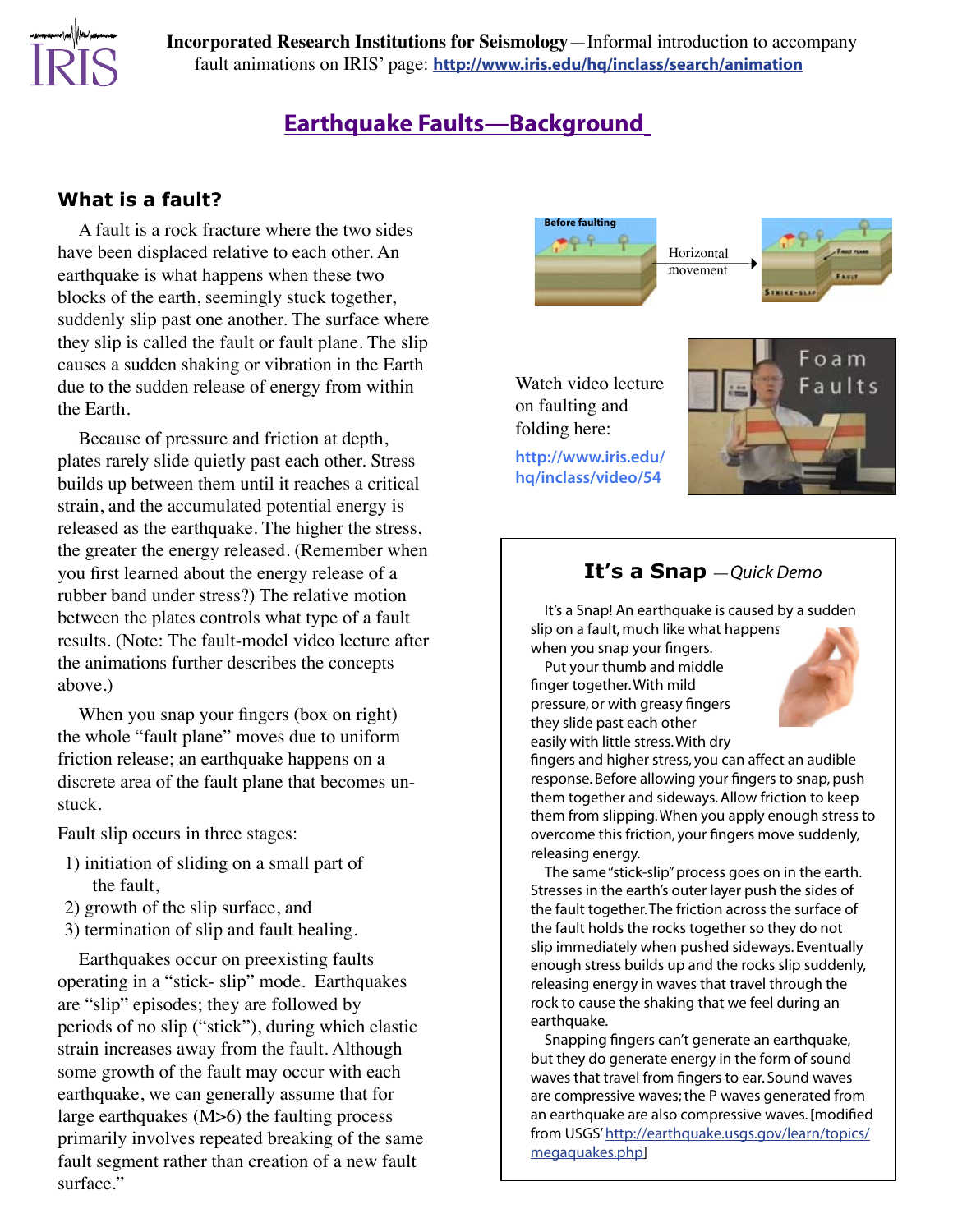**Figure 1**: Screen grabs of comparative fault behavior. See links below to watch the animations.

**Horizontal offset = Strike-slip fault**



**Watch these animations:** [http://www.iris.edu/hq/inclass/search/animation](http://www.iris.edu/hq/inclass/search#type=1) Scroll to *Fault: Norma*l, *Fault: Reverse*, etc.

#### **About the Animations**

Faults are categorized into three general groups based on the sense of slip or movement. (Figures above.) If the main sense of movement on the fault plane is up or down, the fault is known as a *dip-slip fault*. Where the main sense of slip is horizontal the fault is known as a *strike-slip fault*. *Oblique-slip faults* have components of both strike and dip slip.

**Normal fault—**the block above the inclined fault moves down relative to the block below the fault. This fault motion is caused by tensional forces and results in extension. [Other names: normal-slip fault, tensional fault or gravity fault] Examples include Basin & Range faults.

**Reverse fault—**the block above the inclined fault moves up relative to the block below the fault. This fault motion is caused by compressional forces and results in shortening. A reverse fault is called a thrust fault if the dip of the fault plane is small. [Other names: reverse-slip fault or compressional fault.]

Examples include the Rocky Mountains and the Himalayan Mountains.

**Strike-slip fault**—movement of blocks along a fault is horizontal and the fault plane is nearly vertical. If the block on the far side of the fault moves to the left, as shown in this animation, the fault is called left-lateral (Figure 2). If it moves to the right, the fault is called right-lateral. The fault motion of a strike-slip fault is caused by shearing forces. [Other names: trans current fault, lateral fault, tear fault or wrench fault.] Examples include the San Andreas Fault, California; Anatolian Fault, Turkey.

**Oblique-slip faulting** suggests both dip-slip faulting and strike-slip faulting. It is caused by a combination of shearing and tension or compressional forces. Nearly all faults will have some component of both dip-slip (normal or reverse) and strike-slip, so defining a fault as oblique requires both dip and strike components to be measurable and significant.